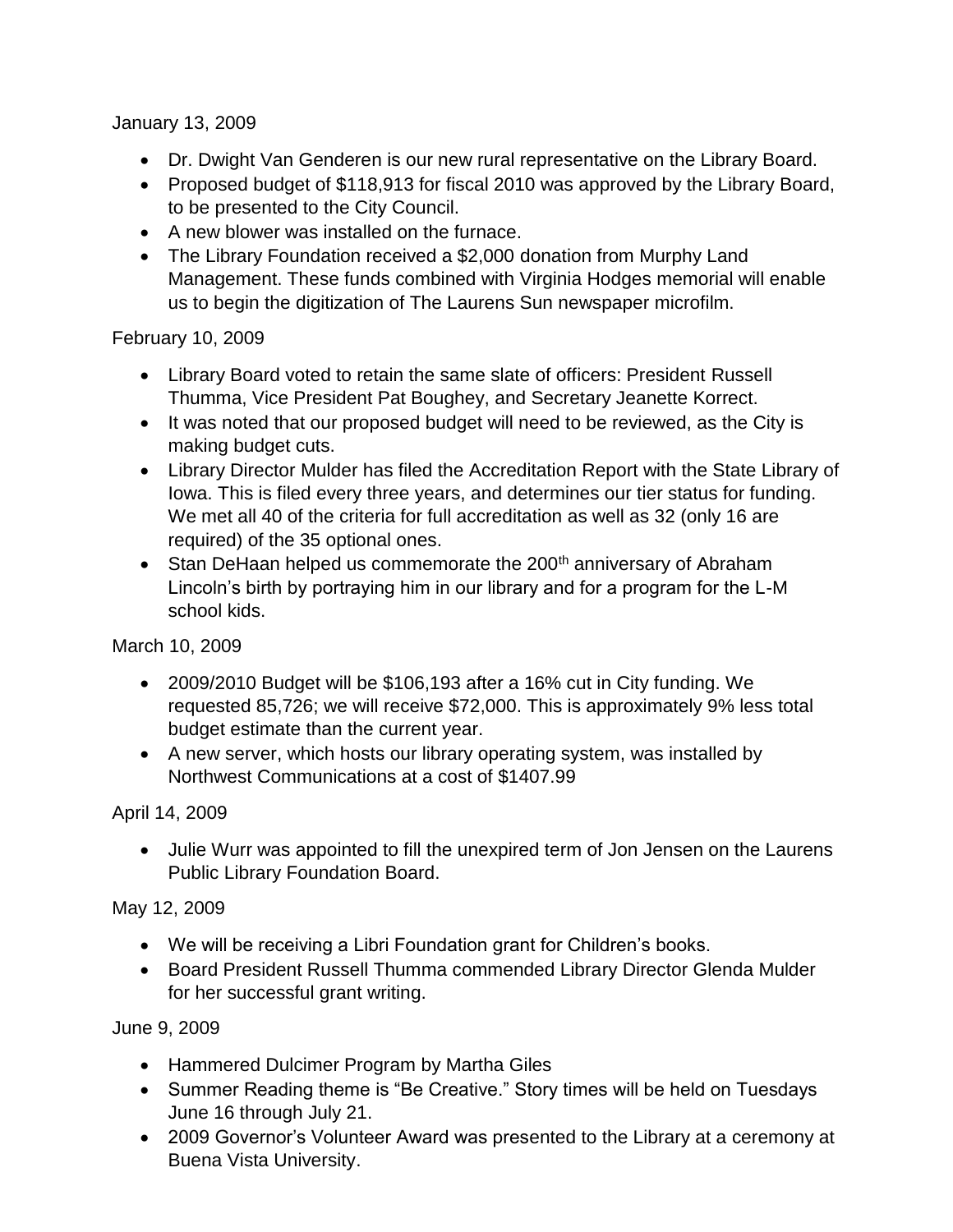July 14, 2009

- Okoboji author Peter Davidson was at the Library.
- Pockets Full of Fun puppets entertained our Summer Reading participants.
- City Council member Jesse Newgard and Representatives of Bethany Lutheran Church Council attended the Board meeting to discuss farm rent. It is currently \$185 and the decision was to raise it to \$200 per acre.
- There is a new State law that prohibits sex offenders against minors from being in a library. A new policy was approved to reflect this.
- We had a "Be Creative" kazoo band in the Celebrate Laurens parade.

August 11, 2009

- Singer Songwriter Danny Santos entertained at the library.
- Compressor on the north heat exchanger was replaced. It was still under warranty, so we only paid for labor.

September 15, 2009

- Annual Survey has been submitted to the State Library of Iowa
- Library circulation continues to be at an all-time high level.

## October 13, 2009

- Laurens Public Library hosted the annual Pocahontas County Libraries meeting.
- Library Director Glenda Mulder informed the Board she has completed the needed continuing education and submitted the necessary paperwork for her Library Recertification.
- Magician Larry Dunbar again packed the house for his program after Trick or Treating.

November 10, 2009

- Annual Library Foundation Pancake Supper Fundraiser was followed this year by a Storm Chasers program at the Library. Funds raised are earmarked for avideorecorder and tripod.
- Jeanette Korrect has resigned from the Library Board. She had been on the Board since March of 1997.
- Due to new laws regarding gender equity on appointed Boards, our new Board member will have to be male.
- Connie Dallenbach was elected Library Board Secretary.
- Circulation topped 4,000 for the first time! It was 4,032